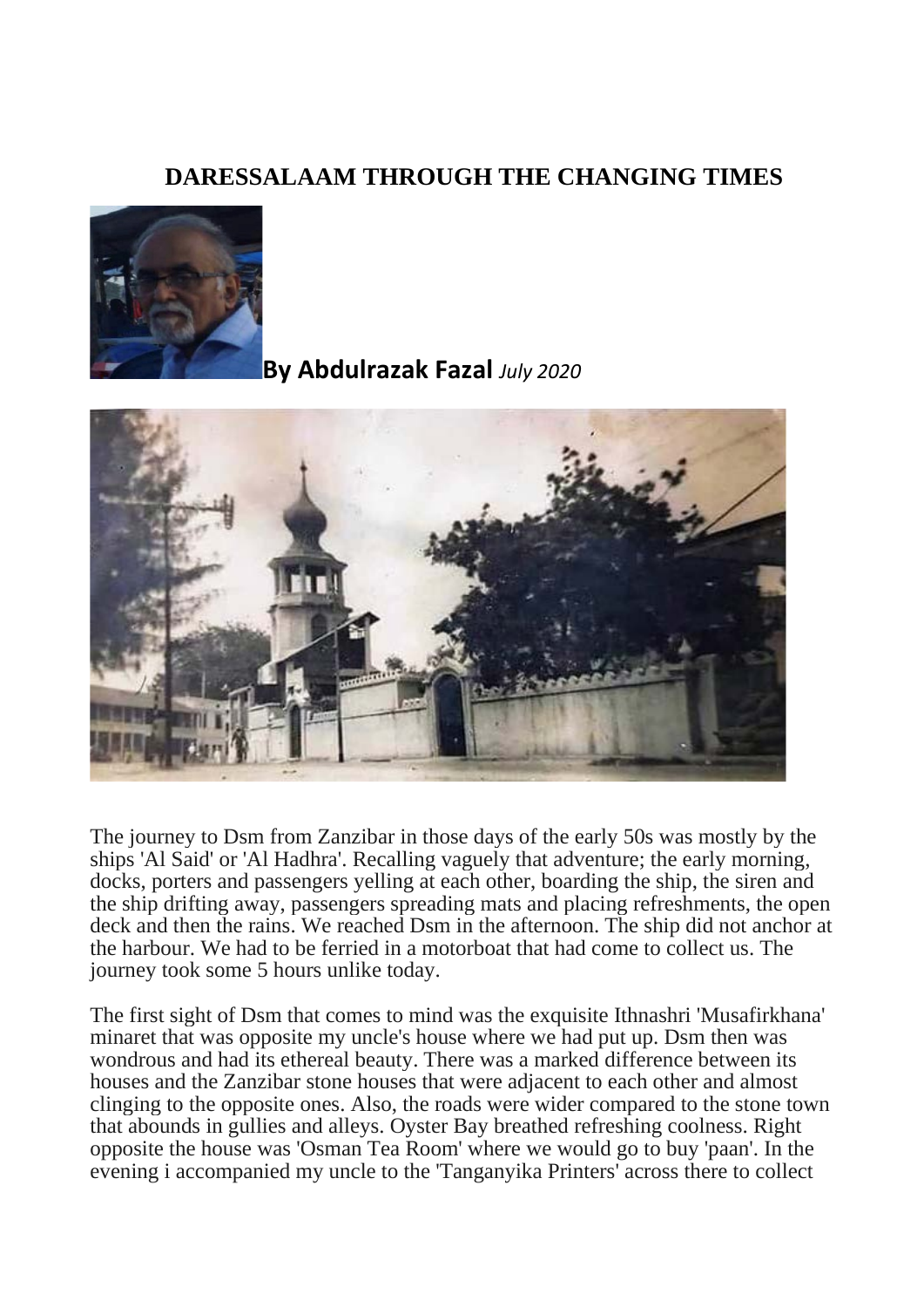his Gujarati periodicals. Next to it was 'Kalyanji Bhanji' where he bought the 78 rpm records. The hits then were songs from 'Barsaat', 'Awara', 'Deedar' and 'Beju Bawra'. On Saturday nights it meant seeing a film at Odeon where we'd our tickets reserved through Manubhai.

It is said that when Mehboob Khan's Aan, the first Indian film in colour, starring Dilip Kumar was being released at Odeon a procession with drummers was taken out through the streets of Dsm. The procession was led by the Aan banner carrier riding on a horse and announcing over loudspeaker the release of the film.

Today the evenings in Dsm unlike the past are uneventful and drag. Once there were as many as seven Cinema Houses (Odeon, Empress, Avalon, Cameo, Amana, New Chox and Empire besides the Drive in Cinema) that have been forsaken for some new set ups. On Wednesday evenings all roads led to the Drive In as cars and pickups packed with cine goers headed for the film there. Honestly speaking the 'multiplex' despite modern technology do not attract the old timers. Nothing to beat the pleasure of seeing a film in those old theaters. Also gone are those days when spectators thronged Government Service, Gymkhana and Chungani grounds to watch thrilling cricket and volleyball contests between various communities. Today Gymkhana provides membership to only the elite group that dominates its golf course and tennis courts. In the earlier days, the Isherwood Cricket Tournament played among the schools thrived. The Azania/Aga Khan encounter was always a thriller. The Azania boys were groomed by their teacher CD Patel who himself represented Tanganyika. Nowadays students no more give priority to Azania but prefer private schools like the Agakhan Mzizima, Shaban Robert or Almuntazir. The rich opt for International School run by the Americans.

Those restaurants famous for the peculiar taste of their specialties like Dsm Hotel (kachori & sambharo), Naaz ('mix'), Pandya (thali), Embassy (bhajia), Pakodiwala (bhelpuri), City (shrikhand puri) and Koyas (ice cream) have disappeared from the scene. Now appear barbeques occupying part of Jamhuri Street (formerly Ring Street). The 'A.T. Shop' and 'K.T. Shop' famous for the taste and flavour of their kabab and tea still flourish. Purnima caters to those with taste for vegetarian food. 'Raj Kapoori Paan' shop is no more there. The good old Abdulbhai is said to be somewhere in Toronto. Also, Mehta Paan and Iceland have quit the scene.

In the 50's Kariako was a slum area and bushy while Upanga was hardly inhabited and not much heard of. Leave aside the Msasani, Mikocheni, Masaki and such places which were as good as nonexistent. People still flock Oyster Bay but it is devoid of its past sophistication. Its supply of 'kitale with mbatata' continues. The commercially inclined Slipway and Sea Cliff also attract the public. Unlike today Acacia Avenue with its Askari monument was familiarly intimate, and alongside the stretch of 'Nano Dario' (seashore) that made a lively resort and welcomed the crowd even beyond midnight. Today Dsm is metropolis. The skyscrapers adorn the city including the once shanty Kariako and Simbazi. Dsm stretches beyond Mbezi. Msasani, Masaki and Mikocheni portray spectacular bungalows and where the affluent reside. Many have shifted from the city to these newly developed localities.

In the past children played tennis ball cricket and volleyball in the openness of the veranda (lavani). I recall the Ithnashri mosque that was small and its attendance